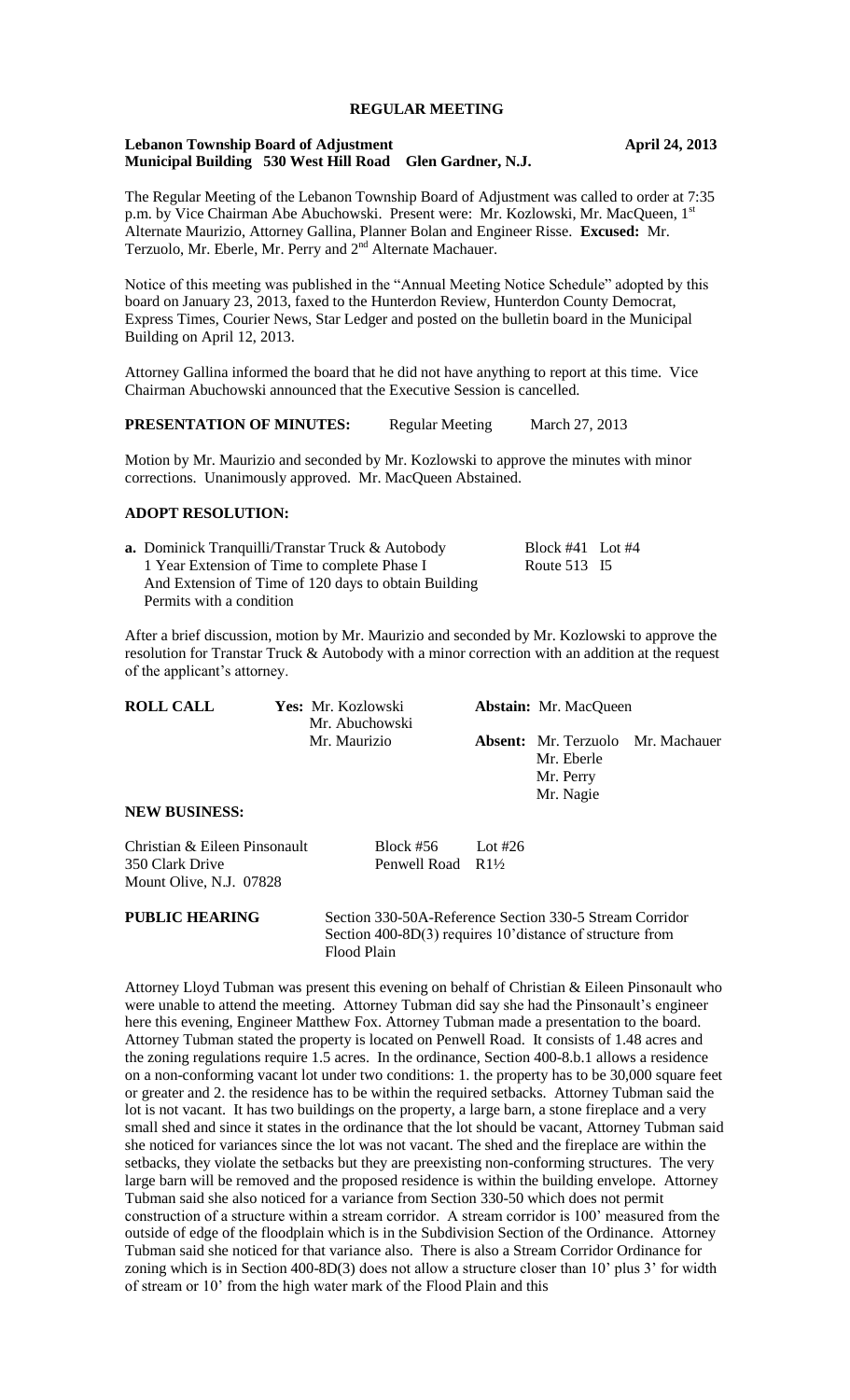Section does apply. Attorney Tubman gave a little history of the property. Attorney Gallina announced that all the notices are in order and the board can proceed with the public hearing. The following items were marked into evidence: **A1-**Taxes Paid, **A2**-Certified List of Property Owners & Utilities, **A3**-Affadavit of Proof of Service, **A4**-Notice to Property Owners, **A5**-POD Slips, **A6-**Notice published in Newspaper, **A7-**Letter from Hunterdon County Planning Board dated March 6, 2013, **A8-**Letter H.C. Soil Conservation dated March 28, 2013, **A9**-Letter of Determination from Highlands dated October 6, 2006, **A10-**Letter from NJDEP dated February 6, 2007, **A11**-Letter H.C. Board of Health dated September 27, 2002, **A12-**Correspondence from H.C. Tax Board dated February 19, 2009.

At this time, Matthew Fox of Canger Engineering was sworn in to give testimony. Engineer Fox said he provided the board with a set of plans and a variance map which is a general overall plan showing the surrounding structures with some overlap in topography. The property is located directly across from the Rolling Hills subdivision off Penwell Road. The plan shows the proposed dwelling which will be located in the same exact location of the barn. They will utilize the same entrance on to Penwell Road. The existing driveway is 9' wide and the driveway will be widen to 18'. All the setback requirements have been met. The property is located in the R 1.5 acre zone and the property is 1.48 acres. Engineer Fox reviewed for the board the existing setback requirements. Engineer Fox stated the setback from the high water mark, the established flood plain limit required is 10'. They are able to provide 16' from the edge of the unnamed tributary to the Musconetcong River to the left rear corner of the proposed dwelling. Engineer Fox said they have provided soil erosion and sediment control notes that was requested by the Soil District. They provided appropriate soil erosion and sediment control details with regard to stabilized construction entrance. They have a summary of impervious coverage calculations that indicate there is a net reduction in impervious coverage. Also, a description that follows the metes and bounds which was written in accordance with the approved limits of disturbance from the Highlands Applicability Determination.

Engineer Fox said the impervious coverage is broken down between existing and proposed areas. The existing coverage's broken down include the driveway and other buildings. There is a stable located on the property, some old foundation ruins along with an existing barn and silo. There is an existing shed which is on the easterly side of the property. The total area of impervious coverage is 6,820 square feet. Engineer Fox said under the proposed impervious there will be the dwelling unit, driveway and walk totaling 4,050 square feet. There will be a reduction of 2,660 square feet. Engineer Fox noted he marked the plan so the Board could see the major constraints.

Attorney Gallina had the plan marked into evidence as **A13**-Site Plan prepared by Matthew Fox dated December 5, 2012, revised April 13, 2013. Engineer Fox continued with his testimony stating that he color coded the area in yellow which is the existing building envelope. The blue color represents the 100 year flood plain limit which will be verified by NJDEP in connection with their flood hazard area permit application. The stream corridor, the 100' line runs along Penwell Road. The entire property is located within that corridor. Engineer Fox stated he has difficulty following our ordinance section that requires 10' plus 3' for the width of the stream or whichever is greater. Attorney Tubman asked Engineer Fox if they measured from the flood plain line or the stream. Engineer Fox said they measured from the top of the bank of the stream since the ordinance says 10' plus 3' whichever is greater. Engineer Fox said this is a smart growth redevelopment project where the existing impervious is going to be placed over to the greatest extent possible. The driveway widening is buffered from the stream by the placement of the house. At the conclusion of Engineer Fox's testimony, Vice Chairman Abuchowski asked if the board had questions.

Mr. Kozlowski asked if they were going to keep the corn crib. The answer was yes. Mr. MacQueen asked that they break it up into 4 pages instead of jamming everything on one page. Mr. MacQueen questioned why they didn't move the dwelling up towards Penwell Road to get away from the stream. Attorney Tubman said they would then have a variance for lot size because they would no longer meet the Township's grandfather requirement. Mr. MacQueen asked what the hashed area is. Engineer Fox said the area of activity within the 100-year flood plain limit. Mr. MacQueen asked if the hashed area on the corner of the house is where the stable was. Engineer Fox said they are going to provide a 5,000 square foot lawn area in the front of the property. Attorney Gallina questioned the 5,000 square feet. Engineer Fox said they consider placing grass or replacing existing vegetation with grass as disturbed vegetated area, so it was limited to 5,000 square feet. Mr. MacQueen asked if a portion of the house was going to be in the flood plain. Engineer Fox said yes, the living quarters will be elevated above the flood hazard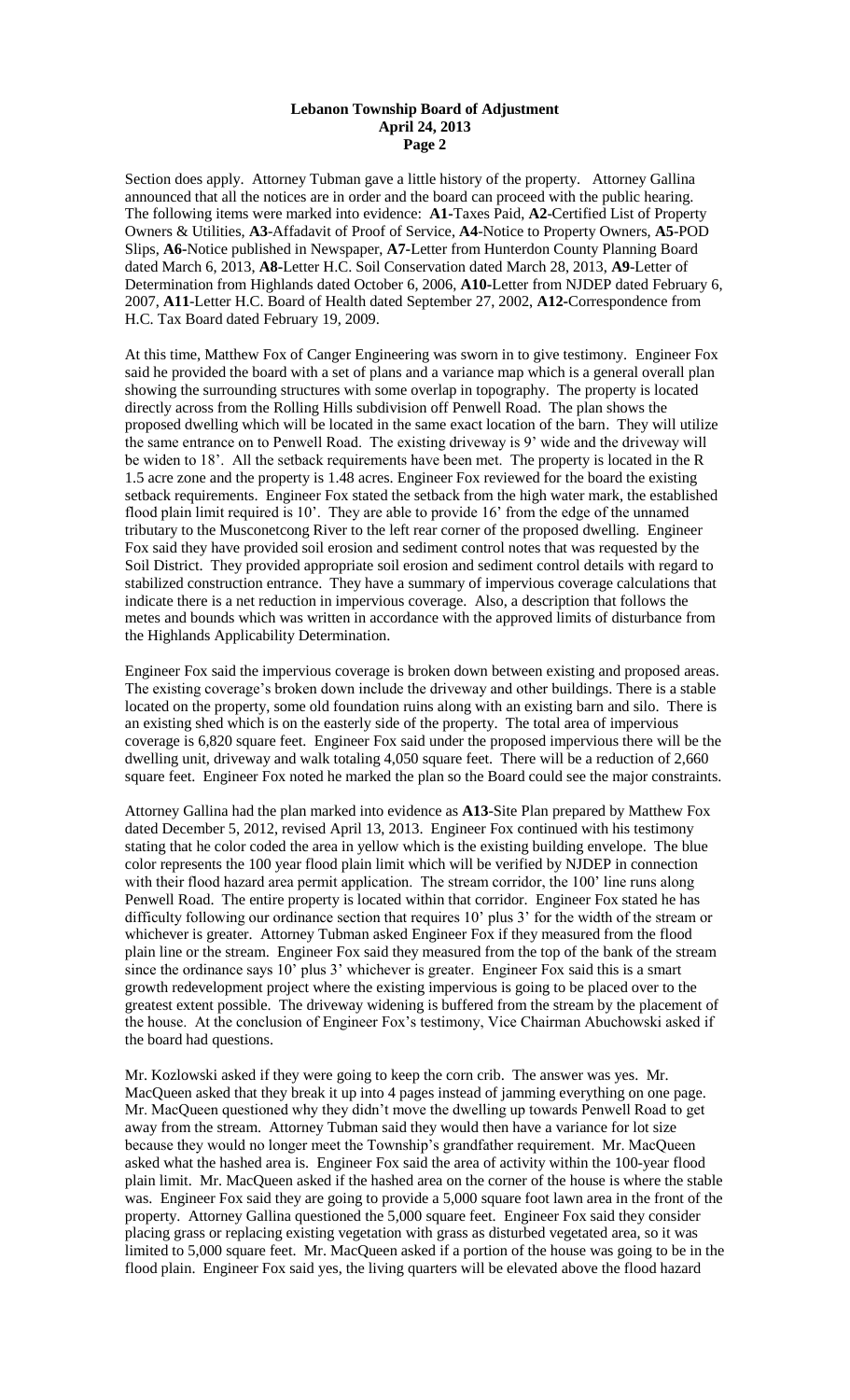area elevation. There will be louvers in the foundation and a crawl space for the water to pass through. Mr. Maurizio asked if they will be stainless steel flood-type louvers. Engineer Fox said yes and they will prevent any debris from coming in. Once a storm passes through, the louvers will open. Mr. Maurizio asked what the elevation difference is from the first floor to where the ground level topography is at the corner of the foundation. Engineer Fox said the first floor elevation is proposed at 458.67 which is the grade at the back of the house. Mr. Maurizio said yes, the corner that's the closest to the area in question to the east. Engineer Fox said it is a couple of feet, about 1.7' below the flood plain limit. Mr. Kozlowski asked if the first floor will be 2.75' above the existing grade. Engineer Fox said above the proposed grade which is the existing grade because they have no fill on the project. Mr. Kozlowski said he went to the site and the back seems low and you can see where the last flood came up. Engineer Fox said it was a good thing that the stream is steep and the water really moves quickly through there. Behind the proposed dwelling the flood plain is rather narrow, it widens out at other portions of the property, but the thread of the stream, the invert along the center of the brook is quite steep. Mr. Kozlowski noted that the visibility to the west is pretty bad, but is also overgrown, particularly behind the fireplace, it's dense and cars come popping around that turn. Engineer Fox said they can clean up any of the dead debris, but are limited to any trees or vegetation that can be removed.

Attorney Tubman said there is a 300' Riparian buffer measured from the top of the bank which DEP prohibits removal of vegetation. They can remove dead vegetation, trim vegetation, but can not clear it. Mr. Kozlowski noted there is overgrowth right up to the shoulder of the road. Engineer Fox said to the extent that they are permitted to clean it up, they will do so. Mr. MacQueen said he noticed where you have written on the plans for the smart vent louvers, far as DEP is concerned the water or whichever organization is in charge of all the water is happy with the way this is set right now. Attorney Tubman said they will be. They need permits such as flood hazard area permit. Also they will need to deed restrict all but 5,000 square feet of vegetation removal. They will have to get a verification of flood hazard upper limit. Attorney Tubman said they will also need to satisfy the DEP people who do the Highlands exemption. Attorney Gallina asked what else they will need to do. Attorney Tubman said the flood hazard area verification which establishes the limit of the flood hazard area.

Mr. Abuchowski said with all the regulations under Section 330-50D, does it permit these activities and structures, you have to show that there's a clear and convincing evidence that the prohibition of such activities would cause extreme economic hardship. Attorney Tubman said if it applies. Attorney Gallina said one factor is that the flood plain encompasses 75% or more, the structures are permitted. Another criterion is to show that you can have a structure in the stream corridor. Attorney Tubman said they are 100%. Attorney Gallina told Vice Chair Abuchowski that Engineer Risse can give more information on it. Planner Bolan said the applicant is still dealing with a variance, so the same variance criteria that there is an exceptional or extraordinary situation affecting the lot. Attorney Gallina said the benefits would outweigh any detriments and would further the purpose of the MLUL. Vice Chair Abuchowski said we would still be issuing the variance based on the fact that there is more than 75% of the tract. Planner Bolan said no, that is in a different section of the ordinance. That is dealing with the stream corridor and the stream corridor ordinance. The variance is from a zoning standard in the zoning ordinance. Attorney Gallina quoted the ordinance, Section 400-8D(3) "no structure can be built closer to the new high water mark of a stream, 10' plus 3' for each foot of the stream width, or 10' from the high water mark of an established flood plain.

Engineer Fox said they are reducing the setback. The existing barn actually goes beyond the limits of the proposed dwelling unit. Attorney Gallina noted they are reducing the impervious coverage. Attorney Tubman said by one third. Mr. MacQueen asked what if the applicant decided to redo the barn and convert it into a house. Attorney Gallina said they would have to come back to the board for additional relief. The plan is to remove the barn and built a new dwelling unit that is in full compliance with the zoning setbacks. Engineer Risse asked about the finished floor elevation which states 459.67 and asked if that was based on the flood elevation or a foot above it. Engineer Fox said yes, a foot above the base.

Planner Bolan referred to the zoning standards that the applicant is requesting relief from and asked if it is mapped anywhere on the plans to see what the encroachment is. Engineer Fox said they only show the existing setbacks. Planner Bolan said that is not what the zoning standard is. It's what is in the zoning ordinance that relief is being asked, but where is it shown on the plan. Engineer Fox said they show 16' from the flood hazard line to the corner of the dwelling and the encroachment. Attorney Tubman asked if the question is, if they are showing the limit of the line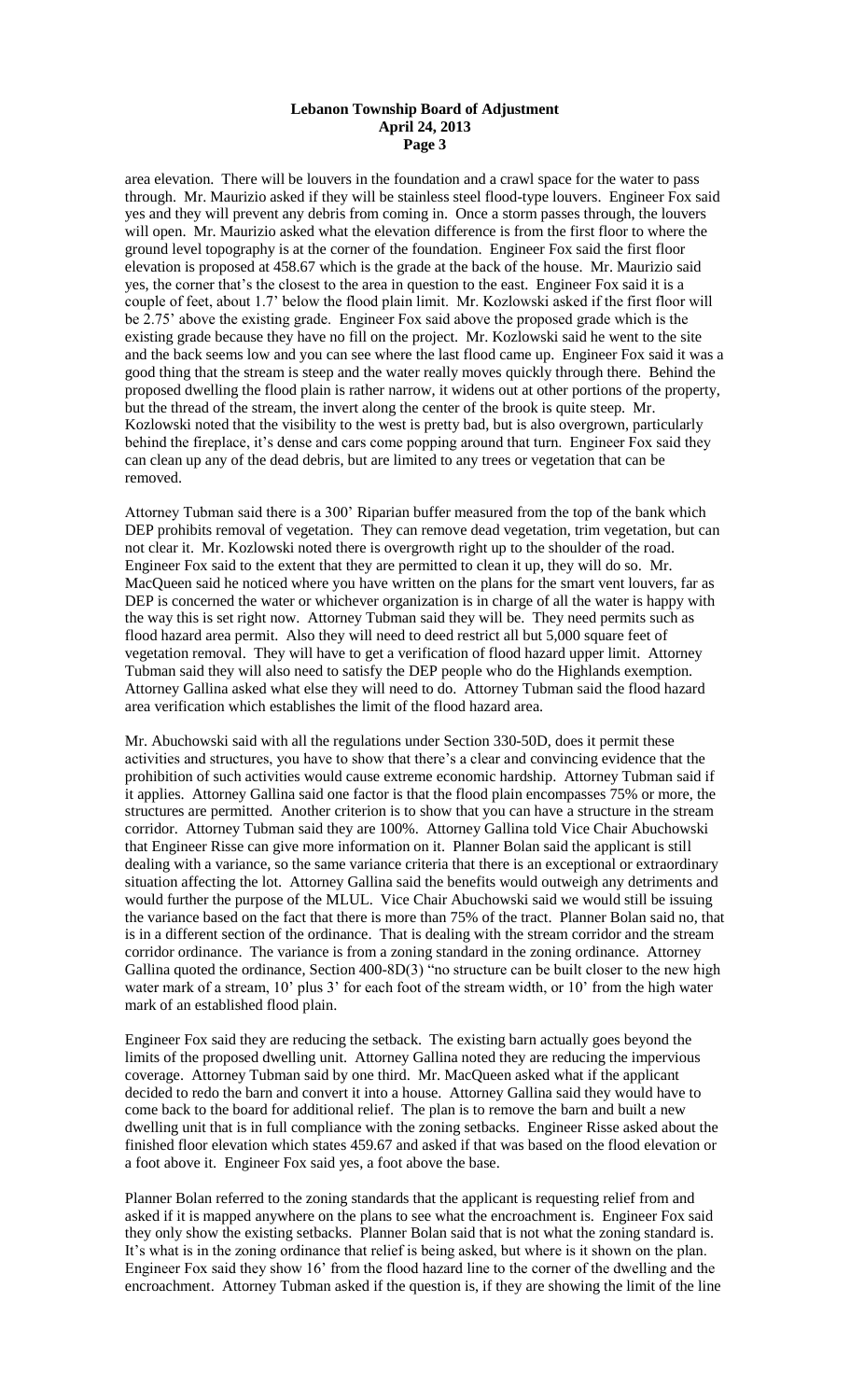into which they are encroaching. Planner Bolan said yes. Planner Bolan asked if they considered moving the dwelling to the west where you have the widest portion that's not in a flood plain. Engineer Fox said the dwelling is located within the deepest portion of the setbacks. Planner Bolan said no. You could go quite a bit to the northwest and still be within the setbacks. Engineer Fox said if they slid the building along the rear setback line, they would encroach into the front setback with the garage in the corner. Engineer Fox said they have restriction of 25' from the septic system. The septic system was approved in the location shown. The placement of the dwelling had to respect the 25' distance requirement that the DEP requires from the septic system. Planner Bolan asked 25' to what. Engineer Fox said to the structure. Engineer Risse said it is 25' to the basement and if the garage is a slab it can be reduced to 15'. Discussion continued over moving the driveway 10'. Attorney Tubman asked if moving the driveway meant moving vegetation. Engineer Fox said yes. Attorney Tubman said that would cut into the 5,000 square foot allowance for the entire tract. Planner Bolan asked if you could compensate for it someplace else on the other side. Engineer Fox said what you are asking is to move the structure closer to the septic. It can only be moved 10' then you would have to relocate and move the driveway closer to the septic. Mr. Kozlowski asked if they were going to widen the driveway on the east side. Engineer Fox said yes. Mr. Kozlowski asked if they could widen the driveway on the west side. Engineer Fox said then you are at the extreme limit with you distance separation from the driveway to the septic system.

Mr. Maurizio noted that Engineer Risse said the garage slab is a different criterion. Engineer Fox said 15' and what you are asking is to move it to the absolute minimum. One of the design elements of the plan is to redevelop the property on the existing impervious areas and to utilize the existing driveway so that they can minimize the amount of disturbance to the surrounding environment. Planner Bolan said you would be increasing the separation on the other end where you are encroaching into the flood plain. Engineer Fox stated they would still need a DEP permit for disturbance and beyond the stream encroachment line. This will all have to be reviewed by the DEP. They will have to meet very strict requirements in terms of disturbed area and fill placed within the flood plain limit. Engineer Fox noted if they revised the dwelling and move it to the west, they would have to study it to see if it would still work. In moving the driveway further to the west, there would be no offset to the Rolling Hills Way ROW line. There was discussion on moving the dwelling and the driveway. At the conclusion of the discussion, Vice Chair Abuchowski asked if there were any interested parties from the public. Mr. Tardanico introduced himself stating his property is adjacent to the Pinsonault property. Mr. Tardanico asked when the flood plain was last surveyed. Engineer Fox said it is being developed. This tributary is unnamed and hasn't been studied by the DEP. Mr. Tardanico said he has seen this stream rises considerably. Engineer Fox assured Mr. Tardanico that it will be mapped. They did study the drainage area and calculated how much water would flow through that stream during a 100 year flood and established the limits of the flood plain.

At the conclusion of Mr. Tardanico questions, Vice Chair Abuchowski asked if Engineer Risse would like to give his testimony at this time. Engineer Risse was sworn in along with Planner Bolan. Engineer Risse said Planner Bolan's idea of sliding the house to the west and that it looks like you could get the corner of the house either further out of the flood plain or completely out of the flood plain. Engineer Risse said in scaling off the distance to the septic system as closer to 40' not 25' according to Engineer Fox's graphic scale. The septic itself is able to be slid 15' either way from the soil logs. Engineer Risse said the building is within the building envelope and the elevation of the building is above the flood plain elevation with the crawl space vented. Engineer Risse stated he doesn't particularly have a problem with it from an engineering perspective. The variance issues are something that the board will need to weigh. Planner Bolan referred to a comment by Mr. MacQueen who said how busy the plans are. It would be a very simple exhibit to show proposed dwelling, proposed septic, then the 10' setback in the 100 year flood plain. Engineer Fox said in speaking with Engineer Risse, he had a question regarding if there were wetlands on the property. Attorney Tubman said Environmentalist Amy Greene did a LOI and her analysis and investigation yielded no wetlands on the site.

At this time, Vice Chair Abuchowski asked if there were any interested parties that would like to give testimony. Mr. Joseph Tardanico was sworn in to give testimony. Mr. Tardanico said he concern is the flood plain. This stream has gone from just a brook to a raging river, it has moved boulders. This brook now runs like a river. Mr. Tardanico said they lost 8' of property with Hurricane Irene. He had an oak tree that actually set down on is property, which was torn out of the ground and took it down stream. Mr. Tardanico expressed concern that the house will not be